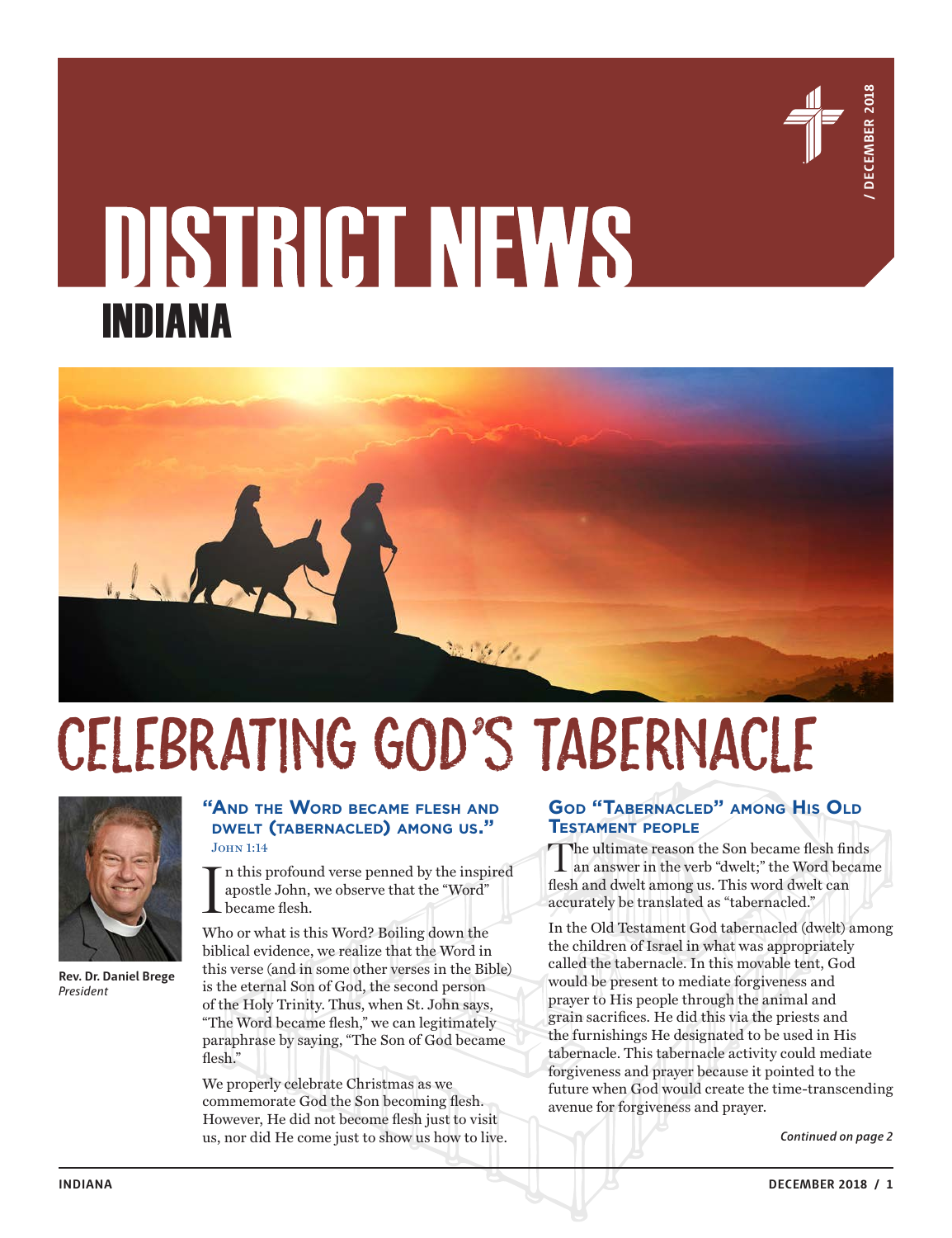## DISTRICT NEWS



## **St. Paul welcomes the Yeager family**

Rev. Andrew Yeager was installed as pastor of St. Paul's Lutheran Church (Preble), Decatur, on Oct. 2. This is the congregation Rev. Dr. Daniel J. Brege served for 36 years prior to his election as Indiana District president this past June.

Pastor Yeager graduated from Concordia Theological Seminary, Fort Wayne, in 2010 and then was called by the seminary as an admissions counselor, in which he served for three years.

In 2013, he was called as pastor by Zion Lutheran Church, Garrett, where he served until he was called by St. Paul's.

Pastor Yeager is married to Heather (Bishop) and they are the parents of three children, Andrew Thomas, Mary Grace and Eve Elizabeth.



**Participants in the service are, from left (front row) Rev. Dan Dahling, Rev. Shayne Jonker, Rev. Peter Brock, Yeager; Rev. Dr. John Pless, Brendan Harris; (back row) Rev. Leonard Tanksley, Rev. Martin Moehring, Rev. Dr. Timothy Quill, Rev. Dr. Charles Gieschen, Rev. Christopher Maronde and Tim Schmeisser. Harris and Schmeisser are students at Concordia Theological Seminary, Fort Wayne.**

## **(CONTINUED FROM PAGE 1) MESSAGE**

### **The Son of God "Tabernacled" among us**

In Jesus, the son of Mary, God set up<br>His permanent dwelling (tabernacle) n Jesus, the son of Mary, God set up among fallen flesh. The Son of God fulfilled the Old Testament tabernacle

picture as He created for sinful souls the only avenue for forgiveness and prayer. Christ created this avenue not by the sacrifice of animals or grain, but by the sacrifice of Himself.

Through this sacrifice-created avenue God's people — from Adam until the end of time — could be connected to Him. We properly celebrate Christmas, as we joyfully recognize

the time when the Word became flesh to save separated sinners.

Furthermore, we properly celebrate Christmas as our tabernacled God continues to mediate forgiveness and prayer to God's people through the means conveying His saving presence: the spoken Word, the Sacraments and the pastoral office. Merry Christmas … every Sunday!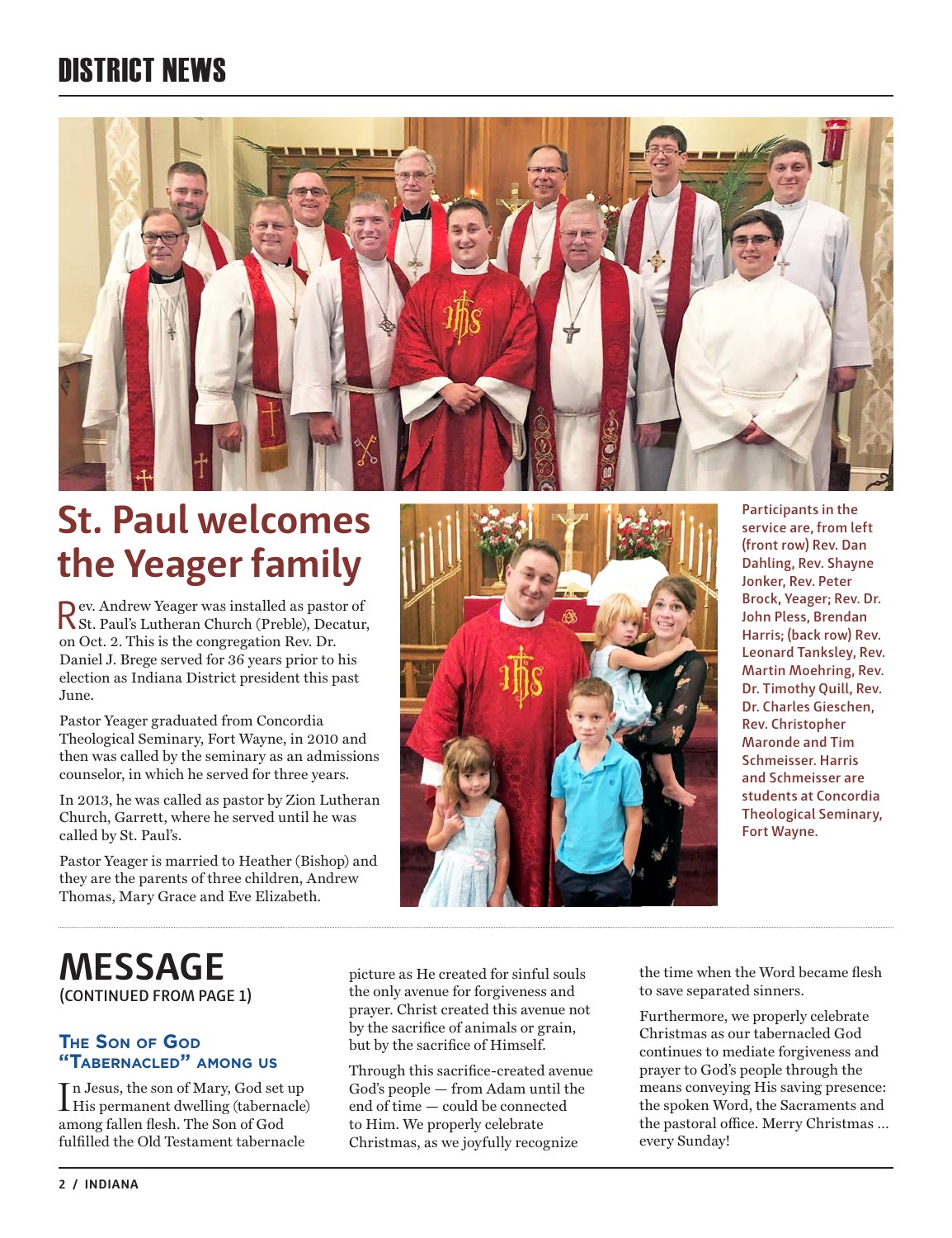# **District has new education counselor**

Dr. Kevin Brockberg has ac-<br>Deepted the call by the Indiana District Board of Directors to serve as executive counselor for Christian Education. Dr. Brockberg succeeds Dr. Jon Mielke, who announced his retirement effective Dec. 31. Mielke has held the position since 2006.

The Indiana Department of Education also designates this position as the Superintendent of Lutheran Schools.

Brockberg had previously served as principal of Trinity Lutheran School, Orlando, Fla., since 2014. That followed a two-year assignment as head of Buenavista Concordia International



**Brockberg**

School in Shenzhen, China. His wife, Susan, served there as a middle school science teacher. She also taught at Trinity, Orlando.

Brockberg spent his childhood in River Forest, Ill., where his father was a professor at Concordia Teachers College (now Concordia University Chicago). He attended Grace Lutheran School in River Forest and Walther Lutheran High School (now Walther Christian Academy) in Melrose Park, Ill., and earned Bachelor of Arts and Master of Arts degrees from Concordia University Chicago.

He earned a doctorate of Philosophy in Administrative Leadership from Oakland University in Rochester, Mich., in 2008.

In the mid-1980s, Brockberg was a teacher and principal at Zion Lutheran School, New Palestine. He has also served in Pennsauken, N.J.; Milwaukee; Chaska, Minn.; Hong Kong; Birmingham,

Mich; and Detroit, where he worked in inner-city public schools.

Kevin and Susan have four adult children who live in Fort Wayne, Detroit, Boston, and Gothenberg, Sweden.

Dr. Brockberg was installed into his new position on Oct. 29 during the Indiana Non-Public Educators Conference at the Indiana Convention Center in Indianapolis. District educators attending the conference gathered that afternoon for worship, which included Brockberg's installation.

Brockberg and Mielke have been working together to facilitate a smooth transition.

# God blesses Peace with new members

On Sept. 30, Rev. Russell Fuhrmann and the congregation of Peace, Berne, welcomed into membership Mike and Kathy Bruner through the Rite of Confirmation. Mike and Kathy are both living with Stage IV cancer and were instructed by Rev. Don Sauls, pastor emeritus, by Mike's beside in the Bruner's home. The congregation held a brief reception for their new family members after worship. From left, Fuhrmann, Mike, Kathy and Sauls.

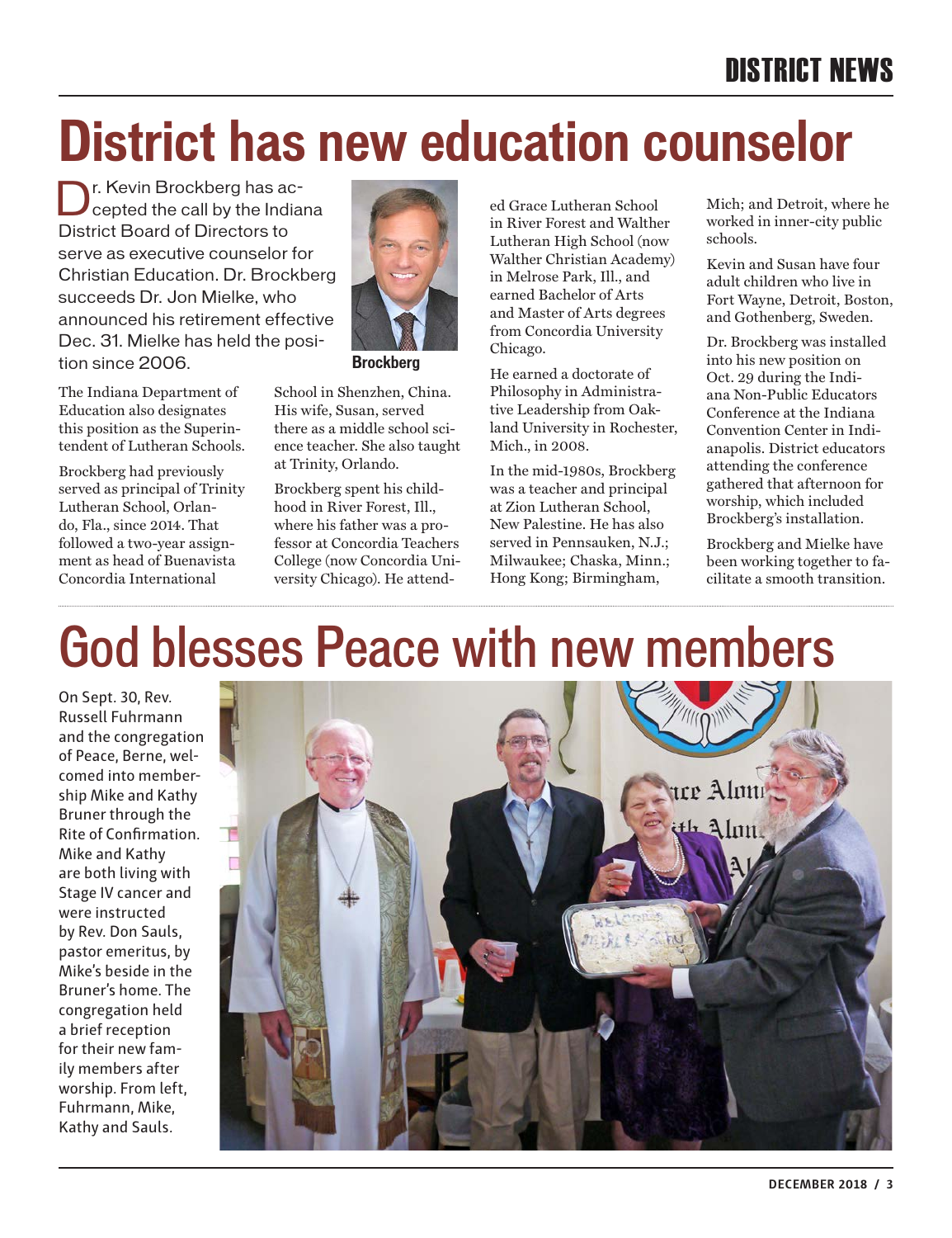## **STEWARDSHIP**

# Is this all THERE IS?



**Ken Schilf** *Council of Resources*

Generations come and go. At Christ-mas time, there are so many memories of our children and grandchildren unwrapping present after present and then looking at us with a blank stare and seemingly saying, "Is this all there is?"

Thinking back to my childhood, I vaguely remember having the same reaction. In this society's season of giving, when is enough … enough?

Even in my 70s, I still receive presents from my adult children. But now as I receive each present, I quietly thank God for the giver, for not only is the gift a blessing, but the giver is even more of a blessing from God.

Adopting the attitude of gratitude is a Christ-like approach for a Christian steward because "Every good and perfect gift is from above, coming down from the Father" (James 1:17). Take time to count the many blessings from our Heavenly Father (actually, there are too many to count). So maybe try this approach. Psychologists suggest ending your day by recalling three things for which you are grateful.





**LE** EVERY GOOD and perfect gift is from ABOVE. coming down from the FATHER." **James 1:17** 

Especially in this Advent/Christmas season of the Church year, let me suggest adding one more to that list of three. Let us always remember the best Gift our Father in Heaven has given us! The baby wrapped in swaddling clothes. And when He's unwrapped, we find that He came for us so that we might be saved. What a gift!

And what kind(s) of gift(s) can we offer in return? Giving gives us the opportunity to experience the joy in giving. Giving is an important part of being a Christian steward. Furthermore, if we can love because God first loved us (1 John 4:19), we certainly can give because God first gave to us His one and only Son.

## **Calendar of Events**

#### **Dec. 8**

Advent Candlelight Evening Prayer, CTSFW

#### **Dec. 11**

Christmas with the Kantorei, CTSFW

## **Jan. 13**

Epiphany Evening Prayer, CTS, Fort Wayne

**Jan. 14** 2019 Lenten Preaching Workshop, CTS Fort Wayne

#### **Jan. 15-16**

34th Annual Symposium on Exegetical Theology, CTSFW

#### **Jan. 16-18**

Symposium on the Lutheran Confessions, CTS, Fort Wayne **Jan. 27-Feb. 2** National Lutheran Schools Week

**Feb. 8-10** Katie Retreat, Inn at DePauw, Greencastle

**Feb. 12** Seminary Guild, CTSFW Wayne

#### **Feb. 15-17** Christ Academy Confirmation Retreat, CTS, Fort Wayne

**Feb. 17** Choral Vespers, CTSFW

**March 1** Deadline for vicarage and call documents to district president for spring placement

**March 12** Seminary Guild, CTSFW **March 13-16** Prayerfully Consider Campus Visit, CTSFW

**March 20** Lecture/Recital Convocation, CTSFW

**April 9** Seminary Guild Spring Luncheon, CTSFW

**April 28** Easter Evening Prayer, CTSFW

**April 29** Vicarage assignments – CTSFW

**April 30** Call Service, CTSFW

#### **May 1**

Vicarage and Call Services, Concordia Seminary, St. Louis

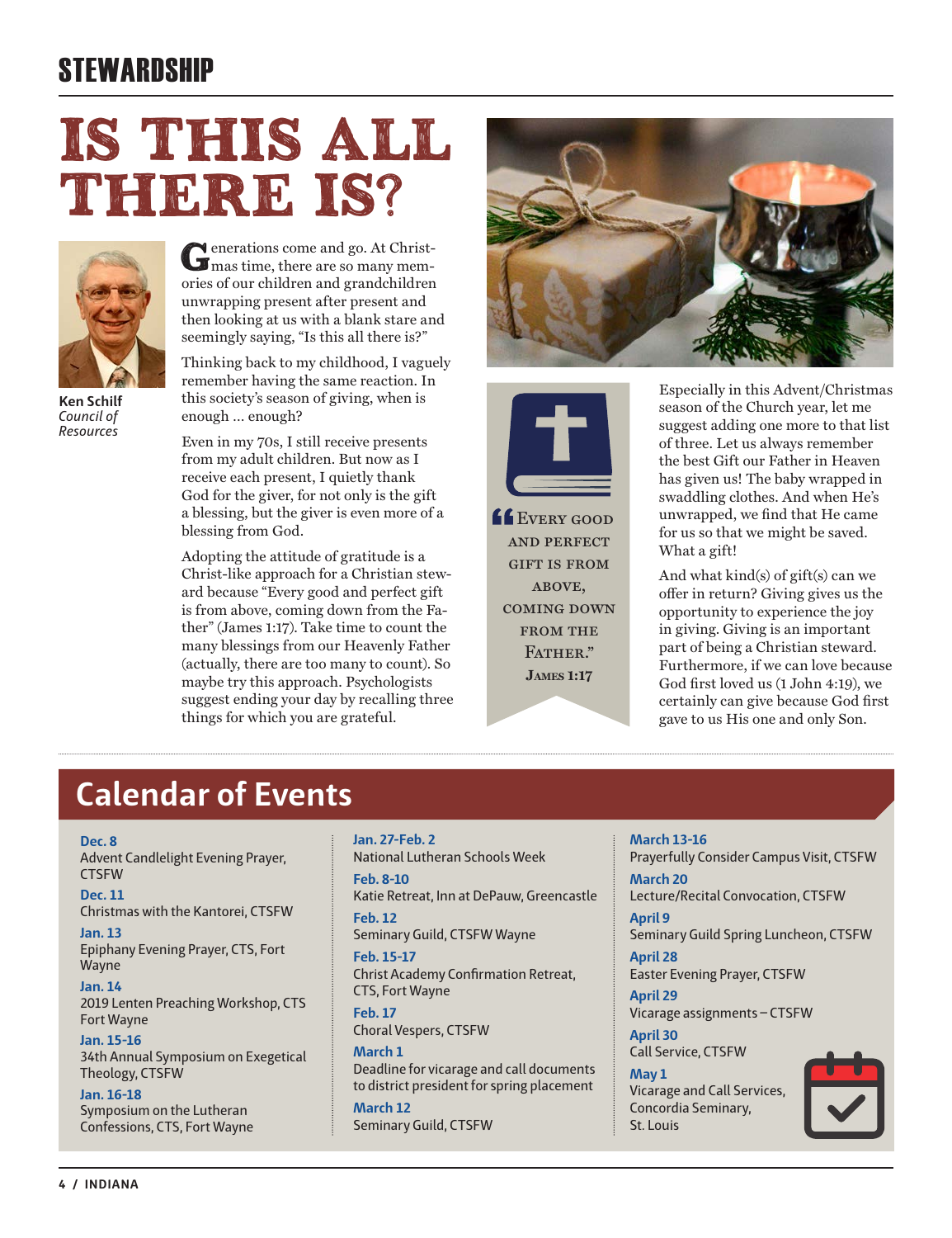## DISTRICT NEWS



## **Go back in time to our Savior's birth**

**Prince of Peace Lutheran Church,** Martinsville, will present its sixth annual Bethlehem Walk from 5 to 8 p.m. on Saturday, Dec. 8. The church is located at 3496 E. Morgan Street.

This expanded, live Nativity will take participants back in time to experience a night like no other — when our Lord and Savior Jesus Christ was born. The evening will begin in the sanctuary with a short introduction. Guests will then proceed outside to walk through the gates of Bethlehem to confront Roman guards and tax collectors, hear the words of the prophets and wise men, shop at the merchants' tents, encounter a variety of animals, and visit the inn and the stable.

Members of Prince of Peace will serve cookies and hot chocolate in the fellowship hall following the walk.



**Tickets** for this event are free and may be secured online through Eventbrite at thelc.ms/bethlehem-walk-tickets.

You may also contact the church office at:





popchurchlcms@ hotmail.com



Visit the church website at popmartinsville. org.

## Attention **new church workers**

Each year the Indiana Dis-trict awards New Church Worker Grants to commissioned and ordained workers who recently began their ministry. To qualify, an applicant must:

- Have attended a Concordia university or seminary.
- Be a member of an Indiana District congregation three years prior to attending the Concordia university or seminary
- Be serving in an LCMS congregation, school, RSO, or mission field anywhere in the world.

The grant is given for the first three years of service and workers must apply each year. **The deadline to apply is Dec. 31.** If you are aware of someone from your congregation who graduated this past year and is now serving in church work, share this information with them. Information about this grant and the application may be found at *in.lcms.org/resources/grants.*

Last year, \$82,500 was awarded to 17 pastors, 17 teachers, four DCEs and one deaconess. They came from 28 congregations and are now serving in 16 states, seven of them in the Indiana District. The average grant is about \$2,100 and is based on the number of years they attended a Concordia university or seminary.

One of our recipients, a pastor, wrote:

"We are working hard to eliminate our debt and the grants we have received the last two years have gone a long way toward helping us do that. I know that there is no way to



thank all of the congregations in the district … so our thanks will be given to the Lord."

A DCE wrote:

"I want to say thank you for the financial support that I have received these last three years to help defer the cost of my student loans. I remember all through college, I wondered how I would be able to pay off the debt. Through your help and that of my congregation, I will be able to do that at the end of this year."

These grants are funded from support the congregations send to the Indiana District. It is part of the budget that is adopted and approved each year by the district Board of Directors.

## **Help the district identify potential grant recipients!**

If you know of a student from the Indiana District that is attending a Concordia university or seminary, please have him or her contact the district at 260-423-1145, Ext. 2212, or *amy.mews@in.lcms.org* so the district can let them know about the grant.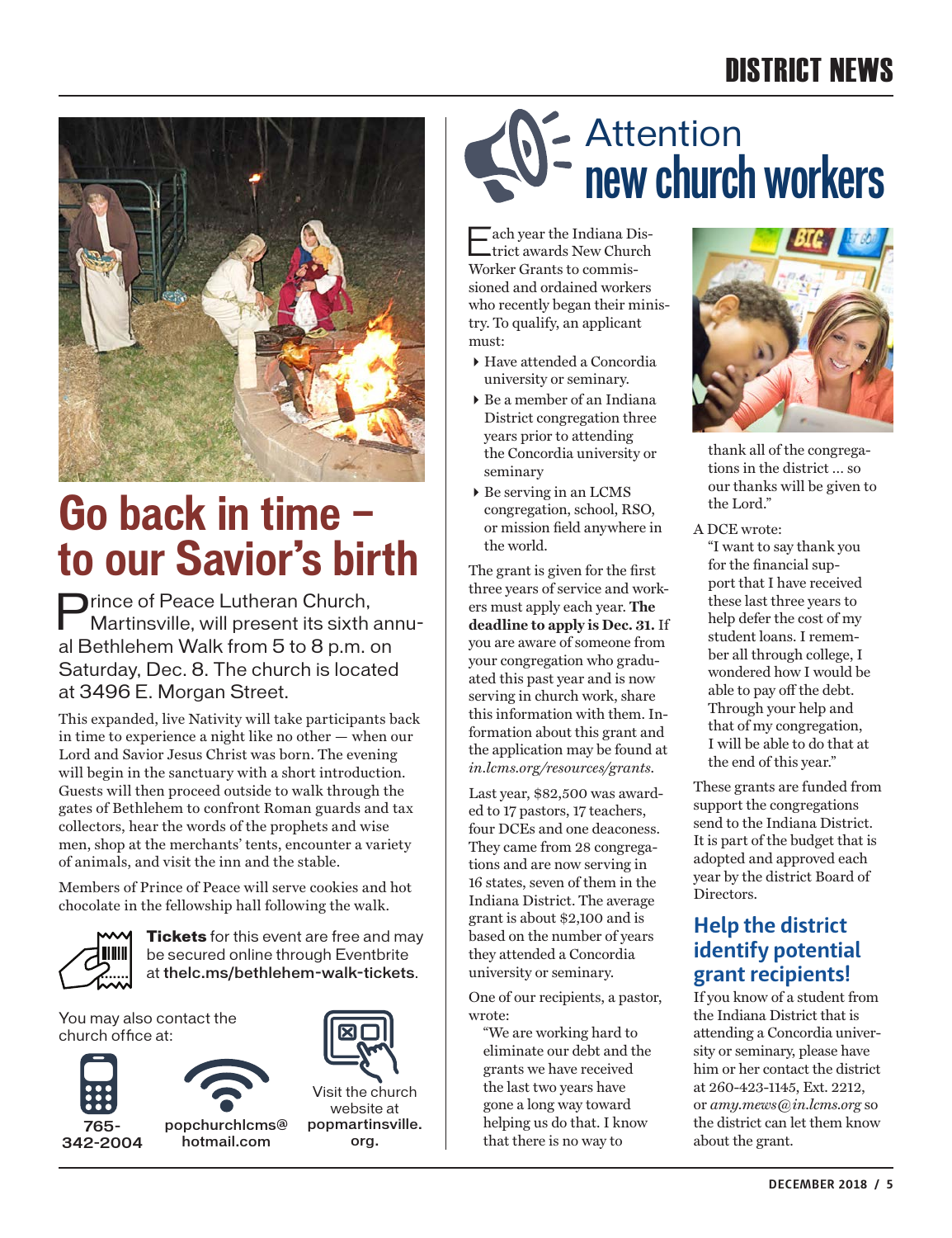## OUTREACH

# **A matter of perspective Inactive Ministry**

I have found, in my years of ministry and in business, that we humans are often very focused on the "how" and for some reason fail to recognize the importance of the "why."

*Why* we are doing something oftentimes has as much or more impact on the thing we are doing than the steps taken to accomplish it. In fact, without ascertaining the proper understanding of the motivation to undergo a certain project or activity, we are often setting ourselves up for failure. Miles and miles of print have been produced to tell us how we ought to lose weight, be financially prudent, have better relationships and on and on — yet we spend little time getting to know the motivation behind these activities. We fail to determine the perspective someone has under which these actions take place.

So instead of enumerating "how" today, we are going to talk about perspective and motivation. These two key components of ministry are often left undiscovered and, when ignored, can have detrimental effects on ministry itself. Specifically, we are talking about why we should undergo a ministry to inactive members of our congregations. Almost everyone agrees that we should do this and that it is a very important part of the outreach work of the local congregation. Since everyone agrees, most folks just dig in and try to figure out how to do it. However, it is of vital importance that we try to get everyone on the same page as to why we should conduct this type of ministry.

For most, if we are being honest, the motivation for a ministry to inactive members would be numbers. If we can just get them back in the pews, they will start contributing their "fair share" and we can have a balanced budget



again. While we might not want to admit it, this is an unfortunately accurate assessment. It is proven in conversations about "giving units" and line items, dead wood and finances. This should not come as much of a surprise. An unfortunate majority of our congregational conversations take place at the level of bud-

get and finance and personal preference. (I'm not talking about all people in all places here, but a significant reality that does exist). This perspective and motivation limits our ministry to the realm of conquests and sales rather than reaching wandering and lost souls in need of the healing Gospel.

It is with this in mind that we have an opportunity to change hearts and minds, both inside

and outside the church. From within, all ministry endeavors will operate more smoothly when the majority of the congregation is of one mindset. With ministry to wandering sheep, it is imperative. When we keep as our goal

0000000000000000000000000000

**"How comforting, then, would it be to understand that to the local congregation, as to Christ Himself, this person is not just a giving unit but a child of God for whom Christ died and to whom He is reaching out through His Church?"**

the sharing of Christ's love instead of getting the pews filled, things will go much more smoothly. With budget and finance fixes as our goal, we will only be disappointed and never hit the mark. Yet regardless of outcome, when we are faithful to Christ's mission for the Church to share His Gospel, we will always

find that we are meeting our intended outcome.

Think, too, from the mind of the one to whom we minister. How valued and loved are you going to feel if you sense that you are nothing more than a conquest, a means to an end? This is often the case even with the best

of motives since the Law is working hard upon the heart of the wandering. Their guilt often manifests itself in resistance and opposition. How comforting, then, would it be to understand that to the local congregation, as to Christ Himself, this person is not just a giving unit but a child of God for whom Christ died and to whom He is reaching out through His Church? What a major perspective change on both accounts.

For more information and help in these endeavors, visit our website or give us a call (contact info below). May God bless you in your endeavors in reaching out to the lost, especially those who have wandered away from the church.

#### By Rev. Todd Kollbaum, director, LCMS Rural & Small Town Mission

LCMS Rural & Small Town Mission supports and encourages rural and small-town congregations in engaging their communities and growing together in Christ through Word and Sacrament. Learn more about RSTM at *lcms. org/rstm* or by calling 888-463-5127. "Like" RSTM on its Facebook page: facebook.com/lcmsrstm

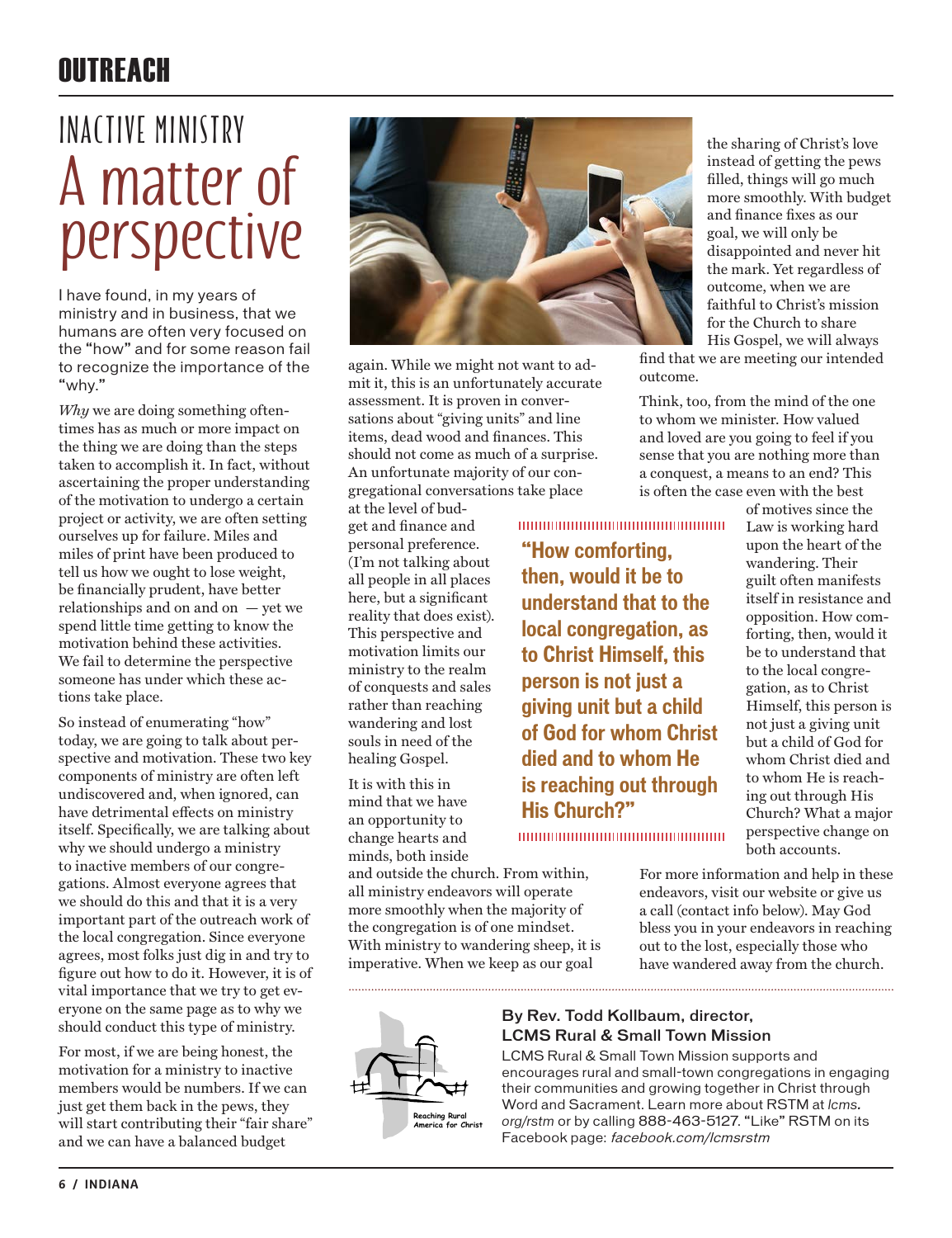## PRAYER

## **December Prayer List**



#### **Week of Dec. 3**

- **Ohio District**
- › Circuit 17
- › Faith, Bloomington
- › University, Bloomington
- › Faith, Columbus
- › Grace, Columbus
- › St. John's, Columbus
- › St. Peter's, Columbus
- › Trinity, Ellettsville
- › Good Shepherd, Franklin
- › St. Paul, Jonesville › Shepherd of the Hills,
- Morgantown
- › St. Peter (Waymansville), Columbus
- › Mission: Burmese Muslims, LAMB, New Life, Fort Wayne
- RSO: Lutheran Ministries Media, Fort Wayne

#### **Week of Dec. 10**

- › Oklahoma District
- › Circuit 2
- › Trinity, Crown Point
- › Faith, DeMotte
- › Good Shepherd, Gary
- › Our Saviour, Gary
- › St. John, Gary
- › St. Michael, Hebron
- › Trinity, Hobart
- › Trinity Memorial,
- Merrillville
- › Mission: Burmese, Karen, Southwest, Fort Wayne
- › RSO: Lutheran School Partnership, Fort Wayne

#### **Week of Dec. 17**

- › Pacific Southwest District
- › Circuit 6
- › Trinity, Auburn
- › Immanuel, Avilla
- › St. John, Columbia City
- › Zion, Columbia City
- › Zion, Corunna
- › Clear Lake, Fremont
- › Lake George, Fremont
- › Zion, Garrett
- › St. John, Kendallville
- $\rightarrow$  Shepherd by the Lakes,
- Syracuse › Messiah Wolcottville
- › Living Water, Wolf Lake
- › Mission: Burmese,
- Southwest, Fort Wayne › RSO: Lutheran Social
- Services, Fort Wayne

#### **Week of Dec. 24**

- › Christmas Eve office closed (24-25)
- 

#### **Week of Dec. 31**

- › New Year's Eve –
- office closed (31-Jan. 1)

## **December Birthdays**

Dorothy Heckman, 92 *Zion (Friedheim), Decatur*

Charles Ness, 90 *St. Peter, North Judson*

Marvin Conrad, 98 *Zion (Friedheim), Decatur*

Bertha Jackson, 94 *Immanuel, Seymour* Elmer Lant, 90 *Our Redeemer, Evansville*

Alberta Krampe, 96 *Calvary, Indianapolis*

**Dec. 7**

**Dec. 8**

**Dec. 9** Ralph Herb, 96 *St. Paul's, Fort Wayne*

**Dec. 10** Rose Hussung, 94 *Shepherd of the Hills, Georgetown*

**Dec. 1** William Gann, 90 *Trinity, Darmstadt*

**Dec. 2** John Lose, 96 *Faith, Louisville*

**Dec. 3** Jerri Clayton, 90 *St. Paul's, Evansville*

**Dec. 4 Marie Heller, 101** *Immanuel, Avilla*

**Dec. 5** Jane Cameron, 98 *Our Redeemer, Evansville*

Mary Ann Dohrmann, 93 *Holy Cross, Fort Wayne*

Helen Jaebker, 93, Our *Redeemer, Evansville*

Richard Noblitt, 90 *St. John's, White Creek*

**Dec. 6** Al (Bud) Wiser, 96 *Calvary, Indianapolis* Marjorie Mueller, 93 *Holy Cross, Fort Wayne* Russell Byrkett, 93 *Immanuel, Seymour*

> **Dec. 11 Irene Schamber, 106** *Holy Cross, Fort Wayne*

Earl Butler, 91 *St. John, Monroeville*

Tomas Villasenor, 91 *Calvary, Plymouth*

**Dec. 12** Martha Hilst, 93 *St. James, Lafayette*

**Dec. 13** Bernice Caston, 92 *Zion (Friedheim), Decatur*

**Dec. 16** Arnold Bosse, 90 *Our Redeemer, Evansville*

**Dec. 17** Lucille Fox, 93 *Immanuel, Seymour*

**Dec. 18** Pauline Zollman, 94 *St. John, Lanesville*

**Dec. 19** Alma Keidel, 96 *Zion (Friedheim), Decatur*

**Dec. 20** Lewis Sorenson, 93 *St. John, Lanesville*

Bernice Ostermeyer, 91, *Holy Cross, Fort Wayne*

Anna Witte, 90 *St. Paul's, Fort Wayne*

**Dec. 21** Donald Zettlemeier, 95 *Zion, Fort Wayne*

**Dec. 22** Norbert Bleeke, 90 *Zion, Decatur*

Jesse Kovener, 90 *Immanuel, Seymour*

**Dec. 24** Paul Hoppe, 92 *Holy Cross, Fort Wayne*

**Dec. 26** Maxine Myers, 90 *Calvary, Plymouth* **Dec. 27** Shirley Heilmann, 93 *Our Redeemer, Evansville*

Ruth Sinnett, 92 *St. John, Vincennes*

Donna Keefer, 90 *Emmanuel, Fort Wayne*

**Dec. 30** Margie Krueckeberg, 90 *Emmanuel, Fort Wayne*

Sharon Mater, 90 *Grace, New Albany*

**Dec. 31** Mary Beckemeyer, 91 *Immanuel, Seymour*

Joan Gesse, 91 *Heritage, Valparaiso*

Leo Kanter, 91 *Our Redeemer, Evansville*

Arol Amling, 90 *Heritage, Valparaiso*